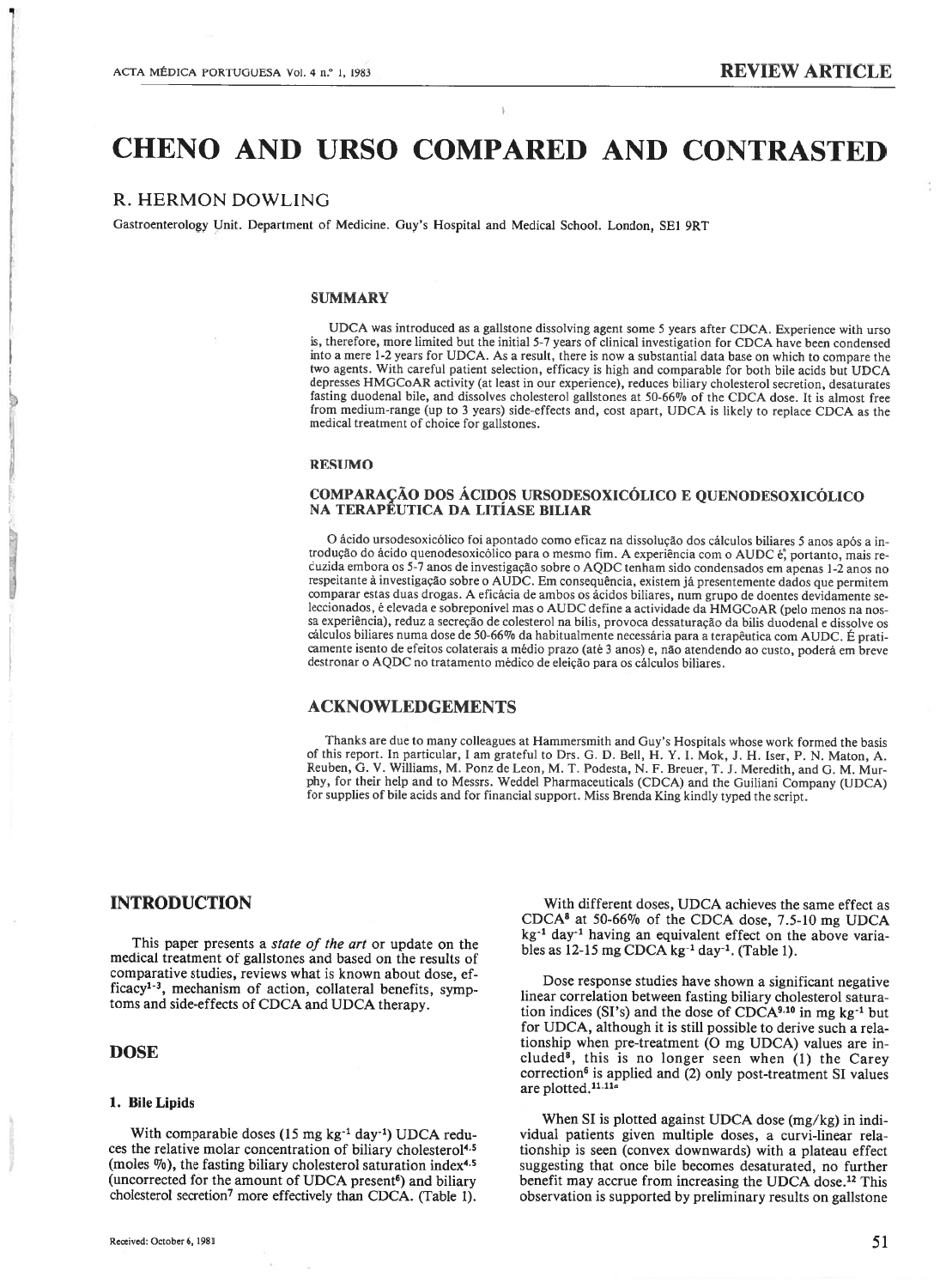dissolution from some UDCA studies where optimum effi cacy was seen using 7-10 mg UDCA/kg with no further in crement in efficacy using larger UDCA doses.13 (Table 1).

# 2. GALLSTONE DISSOLUTION

In patients responding to treatment with partial or com plete galistone dissolution, the dose of CDCA found to pro duce this response is again approximately  $12-15$  mg kg<sup>-1</sup> and of UDCA about 7-8 mg kg<sup>-1</sup> day<sup>-1</sup> (Table 1).

#### TABLE 1

# DOSE AND EFFICACY: SUMMARY OF PUBLISHED RESULTS

#### 1. Different doses give same effect

- (a) Desaturation of fasting duodenal bile with: 12-15 mg CDCA kg<sup>-1</sup> day<sup>-1</sup>  $7-10$  mg UDCA  $\text{kg}^{-1}$  day<sup>-1</sup>
- (b) Gallstone dissolution maximum efficacy (partial and comple te galistone dissolution)

 $-$  at 6 months approx. 70%

 $-$  at 12 months approx. 80%

Dose: 12-15 mg CDCA kg<sup>-1</sup> day<sup>-1</sup> 7-10 mg UDCA kg-1 day-1

#### 2. Same doses give better effect

- 
- (a) Fasting duodenal bile<br>Approx. 15 mg bile acid kg<sup>-1</sup> day<sup>-1</sup> gives post-treatment SI's of: CDCA — approx. 0.8; UDCA — approx. 0.6<br>(Stiehl et al 1978)<sup>4</sup>

(b) Steady-state bile lipis secretion<br>Cholesterol secretion reduced more with UDCA than CDCA (von Bergmann et al 1979).<sup>7</sup>

#### 3. Not yet proven: —

| with equimolar doses:           |             |
|---------------------------------|-------------|
| - more rapid gallstone          | l with      |
| dissolution                     | <b>UDCA</b> |
| more effective gallstone   than |             |
| dissolution                     | <b>CDCA</b> |

#### 4. Cost

### (a) per unit weight of bile acid

UDCA 50-100% more expensive than CDCA (? long-term 10% more expensive)

#### (b) per effective dose

CDCA and UDCA comparable (if bedtime dose gives increased efficacy, dose and cost reduced for: —

- CDCA and UDCA (Maudgal et al 1979)<sup>99</sup>
- ? not for UDCA (Sugata et ai 1980)100

# **EFFICACY**

#### 1. PATIENT SELECTION AND MANAGEMENT

The efficacy of medical treatment for galistones with both bile acids depends on careful patient selection, the best results being found in nonobese patients with radiolucent stones measuring <sup>&</sup>lt; <sup>15</sup> mm in diameter in functioning gali bladders<sup>1</sup>. Large Stones respond less well to treatment and take longer to dissolve. Obese patients require greater than normal bile acid doses (even when calculated per unit body weight).<sup>2</sup> They respond marginally better to weight reduction, with constant capsule dose, than to weight maintenan ce with increased numbers of capsules.<sup>3</sup>

#### 2. IMPORTANCE OF STANDARDISING CRITERIA USED TO DEFINE EFFICACY

Efficacy also depends on the criteria used to define the response to treatment and the extent to which these have been controlled by various authors when reporting their re sults, differs consideraby making comparison of efficacy findings from different centres difficult or impossible.

For example, if an asymptomatic galistone patient starts treatment with UDCA, remains well but defaults from follow-up at 5 months just before her first post-treatment cholecystogram, we have no way of knowing whether or not the x-ray would have shown partial or complete galistone dissolution. Should the results in such <sup>a</sup> patient be included in the total when calculating efficacy?

Accepting that the efficacy numerator should be based on the number of patients showing galistone dissolution, should the denominator be based on the total number of pa tients starting treatment or on the number of patients com pleting, say, 6 months treatment with <sup>a</sup> follow-up x-ray? Where <sup>a</sup> patient stops treatment because of complications of bile acid therapy, few would argue that they should be listed as treatment failures. Equally, when patients stop treatment because of complications from their gallstones (rather than complications of the treatment itself), one could argue that this should still be recorded as <sup>a</sup> treatment failure — even if such complications might have occurred with equal or greater frequency in the absence of bile acid therapy. But what about the poorly motivated patient who starts treatment only to stop in <sup>a</sup> desultory fashion after <sup>a</sup> few weeks or months before any post-treatment x-rays have been carried out? It is debatable whether or not such pa tients should be classified as treatment failures so influencing the denominator in the efficacy equations. Until some uniform standards are agreed, when reporting our results we must state precisely which criteria are used — perhaps giving efficacy figures both with and without drop-outs. In view of the imprecision in defining partial galistone dissolu tion, ultimately efficacy figures must be based on complete galistone dissolution only.

# 3. OVERALL RESULTS WITH CDCA

Since 1977, ali newly-referred gallstone patients accep ted for medical treatment at Guy's Hospital have been given UDCA rather than CDCA. As <sup>a</sup> result, sufficient time has now elapsed for us to determine the final outcome of treat ment in patients who started CDCA between 1971 and 1976. We are now left with only 2 patient groups — those who stopped treatment (for whatever reason) and those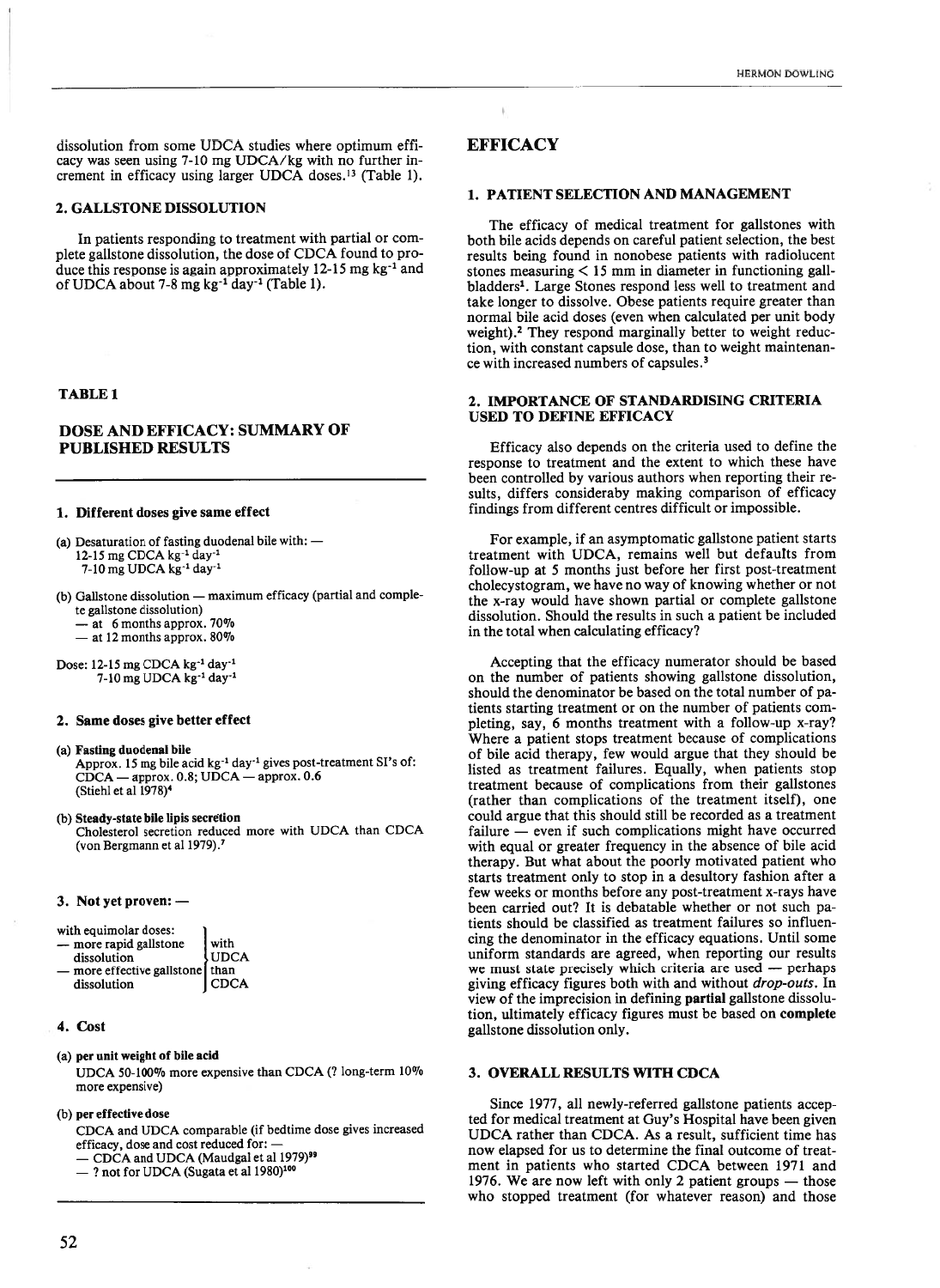whose gallstones dissolved completely. We no longer have patients awaiting their first follow-up x-ray, patients conti nuing treatment with, as yet, no radiological evidence of response and none with partial but, as yet, incomplete gallstone dissolution. Of 125 patients with radiolucent gallstone in functioning gallbladders who started CDCA, we have seen complete gallstone dissolution in 47 (38%).<sup>14</sup> The remaining 78 patients stopped treatment — many within the first few weeks of starting therapy.

#### 4. RETROSPECTIVE COMPARISON OF CDCA AND UDCA IN SELECTED PATIENTS

In <sup>a</sup> retrospective comparison in comparable groups of patients ideally suited for medical treatment (non-obese pa tients with radiolucent galistones less than <sup>15</sup> mm diameter in functioning gallbladders), the maximum efficacy for par tial or complete galistone dissolution in patients completing 6 months treatment was broadly similar for both bile acids 66% for UDCA and 81% for CDCA.12 In those completing 12 months treatment, the maximum cumulative efficacy was 80% with both bile acids. The corresponding figures for complete galistone dissolution in patients completing one year's treatment were 27% for UDCA and 49% for CDCA. (Tabie 1).

# 5. OVERALL RESULTS WITH UDCA

By 1980 we had treated <sup>a</sup> total of 56 patients with UD CA and, in addition to the highly selected patients in the comparative study (see above) the overali group (which still represents <sup>a</sup> partially selected population of galistone pa tients) included obese patients and those with large (greater than 15 mm in diameter) radiolucent stones.<sup>12</sup> From the total of 56 patients, 11 continue treatment and remain well but have not yet completed their first post-treatment x-ray at 6 months. They are not, therefore, included in the deno minator for calculating efficacy. Of the remaining 45 pa tients, after 6-36 months' treatment, so far 19 have shown partial and 10 complete gallstone dissolution, 8 have stop ped treatment and 8 have, as yet, shown no response. This gives <sup>a</sup> complete gallstone dissolution rate of 22% and <sup>a</sup> complete plus partial galistone dissolution rate of 64% (in cluding in the denominator all patients withdrawing 'from treatment). The corresponding figures for partial or com plete dissolution increased from 56% at <sup>6</sup> months to 73% at <sup>12</sup> months and 76% at <sup>18</sup> months (cumulative efficacy that is including results in patients who had previously shown complete galistone dissolution).

If the results in the <sup>8</sup> patients who withdrew from treat ment are excluded, the maximum cumulative efficacy recor ded was 94% for partial or complete gallstone dissolution and 48% for complete gallstone dissolution alone.

# MECHANISM OF ACTION

Both bile acids decrease biliary cholesterol secretion and desaturate fasting duodenal bile (again ignoring correction factors<sup>6</sup> for UDCA-rich bile). Having said that, the precise mechanism whereby CDCA and UDCA work is unknown. Probably as <sup>a</sup> result of this ignorance, many theories have emerged which are sumrnarised in Tables 4-8 and below.

#### 1. ACUTE EFFECT OF CDCA AND UDCA ON BILIARY LIPID TRANSPORT — THE SCHERSTÉN **EFFECT**

Lindblad and Scherstén first showed, in post -cholecystectomy T-tube patients, that when the bile was rendered markedly supersaturated in cholesterol by biliary diversion, acute replacement of the endogenous bile acid pool with exogenous, intraduodenal CDCA could enrich the bile with CDCA and desaturate the bile in cholesterol, within a few hours.<sup>15</sup> The same group subsequently confirmed this exchange transfusion phenomenon with UDCA.<sup>16</sup> Recently, however, when Sama et al<sup>17</sup> and Gilmore and Hofmann18 carried out similar studies in the United States, although they confirmed the acute desaturating effect of UDCA they could not do so with CDCA. (Table 2).

This acute effect may be due to a membrane-leeching action of the bile acid selectively removing phospholipids and cholesterol from the canalicular membrane of the hepatocy te or from the lipid membrane of other intracellular orga nelles. Based on studies in bile fistula Rhesus monkeys<sup>194</sup>, such a mechanism was first proposed many years ago by Small. Proof that CDCA or UDCA can pick up and transport relatively more phospholipids and relatively iess cho lesterol than other bile acids as they transverse the celi and the canalicular membrane is, as yet, wanting.

#### 2. SUB-ACUTE AND CHRONIC EFFECTS OF CDCA AND UDCA ON BILIARYLIPIDTRANSPORT (Table 2).

With conventional bile acid treatment of gallstone patients, CDCA displaces the endogenous bile acids gradual ly. After starting 13-15 mg CDCA kg<sup>-1</sup> day<sup>-1</sup> by mouth, it usually takes 4-6 weeks before bile becomes fully enriched with cheno and unsaturated in cholesterol.<sup>19</sup> However, by deliberateiy aspirating as much of the endogenous bile acid pool as possible during the first duodenal intubation, it is possible to truncate or *concertina* the CDCA enrichment and biliary cholesterol desaturation processes to 4 days as opposed to 4 weeks.2° Similar studies have yet to be car ried out with UDCA. Whether or not this represents <sup>a</sup> diffe rent mechanism of action from the membrane-leeching effect described above, is an open question.

#### 3. INHIBITION OF HEPATIC CHOLESTEROGENESIS

At least 5 laboratories have shown that CDCA treat ment inhibits the activities of hepatic HMGCoA reductase $^{21-25}$ , the rate-limiting enzyme in cholesterogenesis. However, the effects of UDCA on this enzyme are con troversial. Maton et a123 found <sup>a</sup> comparable reduction in hepatic HMGCoAR activity in liver biopsies from patients treated with UDCA as in those given CDCA but at half to two-thirds the CDCA dose. Salen and colleagues<sup>26</sup> confirmed that UDCA also inhibits this enzyrne and while Einars son et al also found a 25% reduction in mean enzyme activity during ursotherapy, this difference was not statistically significant.<sup>25</sup> In contrast, Carulli et al<sup>24</sup> found a significant increase in HMGCoAR activity in liver biopsies from galis tone patients treated with UDCA for only 8 days. The same authors have not re-examined this enzyme activity after mo re prolonged ursotherapy. (Table 2).

For several reasons, the attractiveiy simple hypothesis that inhibition of hepatic cholesterol synthesis might ex plain the reduction in biliary cholesterol secretion, is unlike ly to explain completelv the mechanism of action of CDCA

<sup>\*</sup> The total now numbers 100 patients given 106 courses of UDCA treatment.<sup>14</sup>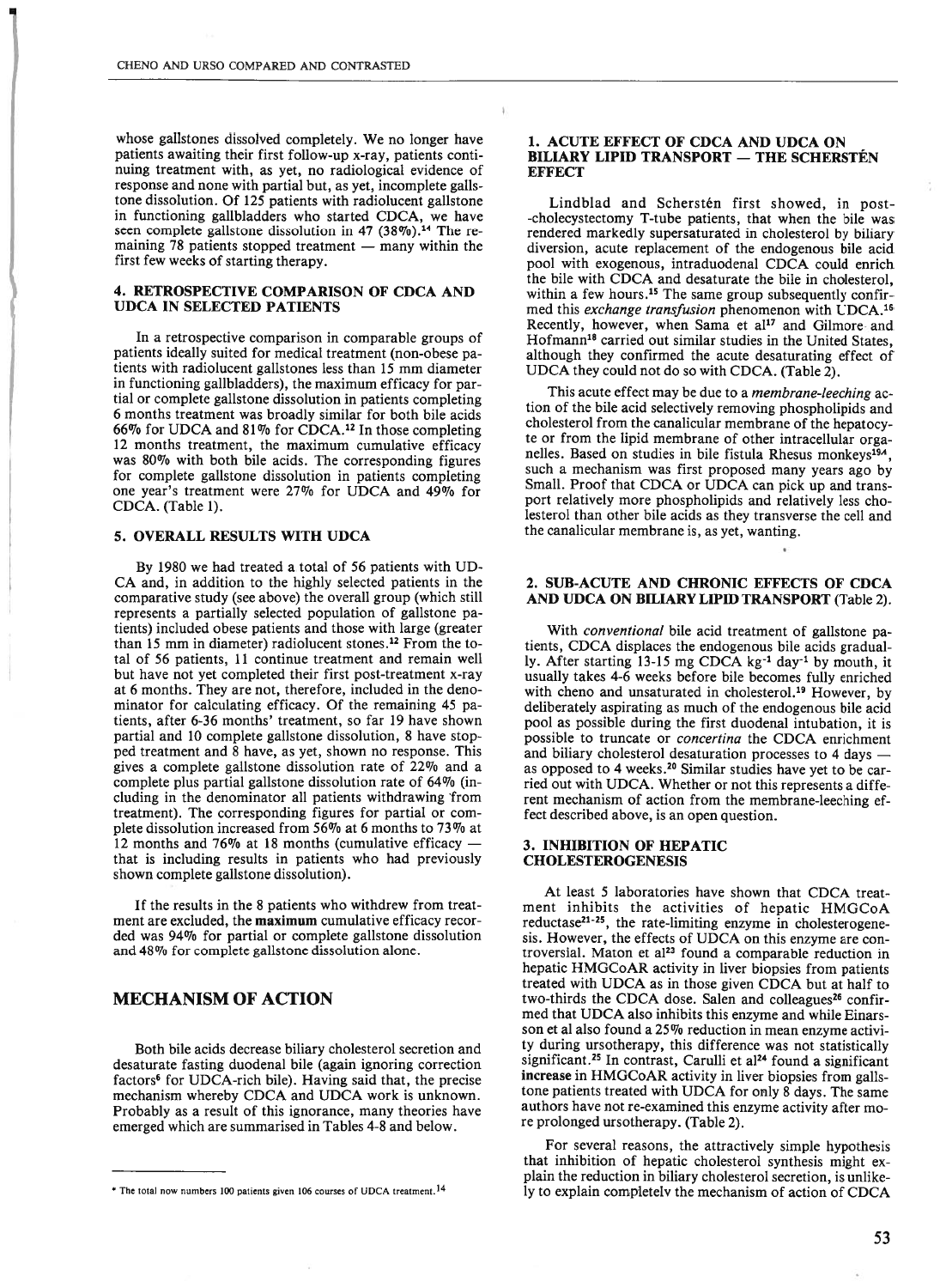#### TABLE 2

#### MECHÁNISMS OF ACTION — SUMMARY OF PUBLISHED RESULTS

### 1. Desaturation of fasting duodenal bile

— acute effect: (2-3 hours)<br>CDCA and UDCA (Scherstén et al)<sup>15.16</sup> UDCA only (Sama et al)<sup>17</sup> & Hofmann)18

— sub-acute effect: (4 days) CDCA only (Iser et al 1980)<sup>20</sup>

 $-$  chronic effect:  $(>4-6$  weeks) CDCA)<br>UDCA) Approximately 20 studies

#### 2. Reduction in biliary cholesterol secretion

CDCA — Northfield et al 1975<sup>101</sup> - Adler et al 1975<sup>102</sup>  $-$  Reuben et al  $1980^{103}$ 

CDCA and  $UDCA$  — (von Bergmann et al 1979)<sup>7</sup> — (Roda et al 1980)<sup>104</sup>

#### 3. Hepatic cholesterogenesis

HMG CoA reductase activity reduced:<br>CDCA + + and UDCA + + (Maton et al)<sup>23</sup> (Salen et al)<sup>26</sup>  $CDCA +$  + and  $UDCA -$  (Carulli et al)<sup>24</sup> CDCA + + and UDCA  $\pm$  (25%  $\sqrt{k}$ :NS)<br>(Einarsson et al)<sup>25</sup>

#### 4. Cholesterol absorption

unchanged — Tangedahl et al (1979)<sup>38</sup><br>Roda et al (1980)<sup>105</sup> Mok et al  $(1980)^{39}$ Larusso and Thistle (1980)<sup>41</sup>

reduced — Ponz de Leon et al  $(1979)^{33}$ ,  $(1980)^{34}$ 

Conclusion: Unlike to explain mecharism of action of CDCA and UDCA

#### 5. Possible reiated effects

#### (i) Differeutial inhibition of endogenous bile acid synthesis

— with CDCA: primary BA synthesis reduced + + (Danzinger et al  $1973$ )<sup>42</sup>

— with UDCA: primary BA synthesis reduced  $\pm$  (Williams et al 1979)<sup>43</sup>

#### (ii) Intestinal bacteriai degradation to Iithocholate

- more rapid and comp!ete for CDCA than UDCA (Federowski et al 1977)<sup>44</sup>
- therefore more exogenous UDCA than CDCA remains available for absorption and therapeutic effect

#### (iii) Equilibrium cholesterol solubility

reduced in UDCA-enriched bile compared to CDCA-rich bile or bile of mixed bile acid composition (Carey 1978)<sup>6</sup>

#### (iv) Cholesterol dissolution rate

slower in UDCA-enriched solutions than in CDCA or mixed bile acid solutions (Igimi & Carey 1980)48

Carey correction reduces predictive value of on-treatment SI (Wi! liams et al 1979)<sup>11</sup>

Carey correction improves predictive value of on-treatment SI (Zuin et al 1980)<sup>45</sup>

and UDCA. First, we know from recent studies in animals by Dietschy and colleagues<sup>27</sup> that hepatic cholesterol synthesis accounts for only 18% (approximately) of normal biliary cholesterol secretion. Secondly, the same investigators have questioned the validity of measuring HMGCoAR acti vity in vitro under  $V_{max}$  conditions and of extrapolating from the findings to hepatic cholesterol synthesis in vivo.28 Certainly other methods of measuring cholesterol synthesis do not always yield the same pattern of results.<sup>28</sup> Thirdly, although Key et al<sup>28</sup>, found a significant linear relationship between hepatic HMGCoAR activity and biliary cholesterol secretion in untreated gallstone patients, they were unable to confirm this observation in patients treated with CDCA.3° We too, found no relationship between these two variables.<sup>31</sup> Finally, although the liver is the major site for total body cholesterogenesis, many other tissues synthesise this steroi.32 Measurement of hepatic HMGCoAR activity, therefore, cannot tell us the whole story about overall cholesterol synthesis. Besides, the HMGCoAR theory ignores the contributions of HDL cholesterol and chylomicron remnant cholesterol as sources of biliary cholesterol secretion. (Tab!e 2).

#### 4. THE EFFECT OF CDCA AND UDCA ON INTESTINAL CHOLESTEROL ABSORPTION

Although Ponz de Leon and colleagues have shown convincingly that both  $CDCA<sup>33</sup>$  and  $UDCA<sup>34</sup>$  significantly reduce intestinal cholesterol absorption — at least as measured by their technique — it now seems unlikely that this phe nomenon can expiam how cheno and urso desaturate bile with cholesterol.<sup>35</sup>

The Modena group themselves have gone on to show that deoxycholic and (DCA) feeding also depresses intesti nal cholesterol and, as is well known, it does not desaturate bile — if anything DCA increases biliary cholesterol saturation.<sup>35</sup> Furthermore, Ponz de Leon's results are controversial.<sup>36</sup> Using different methods, several other groups have found that CDCA and UDCA apparently have no effect on intestinal cholesterol absorption.<sup>37-41</sup> Why different methods used in different laboratories should yield such contradictory results is unknown but for the reasons already stated, the cholesterol absorption theory is no longer fashionable as an explanation for cheno and urso's ability to desaturate bile and to dissolve cholesterol gallstones. (Table 2).

# 5. POSSIBLE RELATED EFFECTS OF CDCA AND UDCA

#### (a) Endogenous bile acid synthesis

CDCA and UDCA have differing inhibitory ef fects on primary bile acid (cholic acid) synthesis\*.

<sup>\*</sup> Because of metabolic inter-conversion between CDCA and UDCA it is difficult, if no impossible, to measure CDCA synthesis during cheno — or ursotherapy.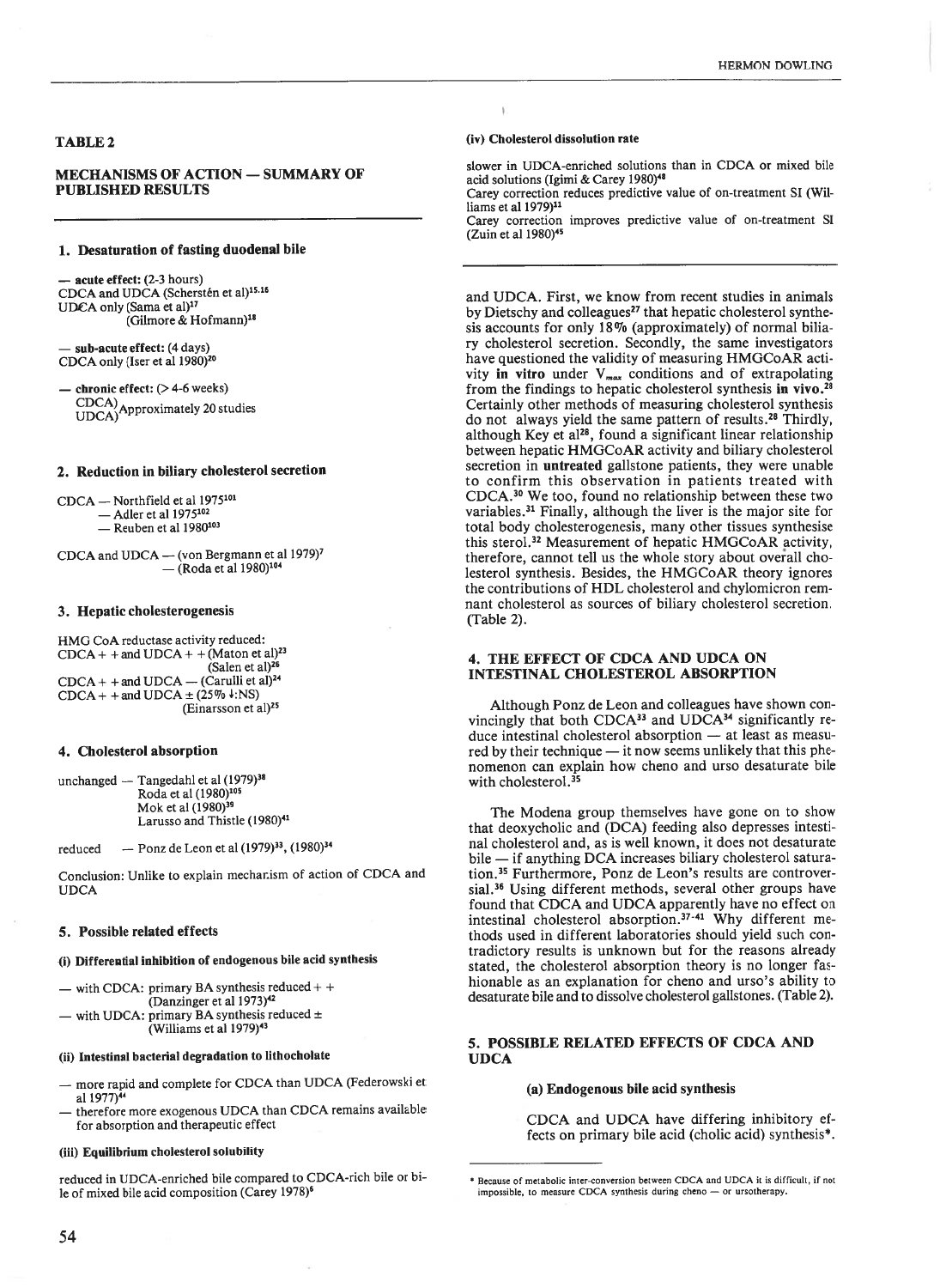CDCA markedly inhibits cholic acid synthesis<sup>42</sup>: UDCA has <sup>a</sup> lesser effect.43 The significance of this finding in relation to biliary cholesterol desa ruration and to galistone dissolution is also uncer tain. (Table 2).

#### (b) Speed of bacterial degradation of the ingested bile acids to Iithocholic acid

In the test tube, Fedorowski and coileagues have shown that the bacterial  $7\alpha$  dehydroxylation of CDCA to form iithocholate by <sup>a</sup> mixed faecai flo ra is more rapid and complete than the 7 $\beta$  <sup>d</sup>ehydroxylation of UDCA.44 Again it is difficult to ex trapolate the resuits of this study to guessing what might happen in vivo but the authors<sup>44</sup> have suggested that more undergraded exogenous bile acid would remain available for absorption and therapeutic effect during ursotherapy than during treat ment with CDCA. (Tabie 2).

#### (e) Equilibrium cholesterol solubility and choleste rol dissolution rate

From the elegant in vitro studies by Carey and col leagues<sup>6</sup>, we know that equilibrium, cholesterol solubility is reduced in UDCA-enriched bile\* when compared with CDCA-rich bile or bile of mixed bile acid compositions\*. Indeed, based on these findings, Carey suggested that it was neces sary to apply a correction factor (calculated from the percentage of UDCA conjugates in bile and from the bile acid giycene: taurine ratio) when cai culating biiiary cholesterol saturation indices in patients being treated with UDCA. This correc tion factor iowers the estimated limit of equili brium cholesterol solubility and, in effect, increa ses the calcuiated on-treatment SI so that the hig her the UDCA dose, the higher the percentage of UDCA conjugates in bile and the greater the cor rected SI indices.

Although one group of investigations found that the Carey correction did improve the predicti ve value of measuring on-treatment SI's<sup>45</sup>, this was certainly not our experience<sup>11</sup> nor that of others.<sup>11</sup> We found that before applying the Carey correction, provided that we included the pre -treatment results (Omg UDCA  $kg^{-1}$  day<sup>-1</sup>), there was <sup>a</sup> significant linear reiationship between SI and the dose of UDCA in mg  $kg^{-1}$  day<sup>-1</sup>: patients given  $>10$  mg UDCA kg<sup>-1</sup> day<sup>-1</sup> invariably had unsaturated post-treatment fasting duodenai bile and, as in patients treated with CDCA, the uncor rected, on-treatment SI was of usefui predictive value in determining which patients would subse quently respond with galistone dissolution. After applying the correction factor, the linear relations hip between SI and the dose of UDCA no longer held true. Those given high  $(>10 \text{ mg kg}^{-1} \text{ day}^{-1})$ doses of UDCA have supersaturated bile (if the

Carey correction is applied) but despite this, many still dissolved their gallstones.<sup>11</sup>

Apart from the unlikely possibility that Carey was wrong, there seem to be two possible explana tions for this paradox. First, the advantage of <sup>a</sup> marked reduction in hepatic biliary cholesterol se cretion induced by ursotherapy (which is greater than that seen with <sup>a</sup> comparable dose of CDCA7) might outweigh the disadvantage of reduced equi librium cholesterol solubility once the bile has left the liver. Secondly, based on controversial fin dings by Cussler and Evans<sup>46</sup>, it seemed possible that more rapid cholesterol dissolution in UDCA -rich bile couid offset the limitations of reduced equilibrium cholesterol solubility. Indeed, Mufson et al<sup>47</sup> showed several years ago that it might take up to 10 days for anhydrous cholesterol to reach <sup>a</sup> true equilibrium in model bile solutions. Even if the time required to reach equilibrium is much shorter for the *physiological* form of cholesterol found in bile and galistones (cholesterol monohy drate), taking perhaps ten hours rather than ten days, is this relevant in the treatment of gallstone patients where biie is continuously flushing in and out of the galibladder during the day?

The problem was further complicated when Igimi and Carey<sup>48</sup> and Hisadome et al<sup>48a</sup> clearly showed that not oniy equilibrium cholesterol solu bility but aiso the speed of cholesterol dissolution was siower in UDCA-rich bile than in bile of mi xed bile acid composition — particularly in the ab sense of phospholipids — yet another reason why UDCA shouid not dissolve galistone even though the results of ciinical studies from around the world cleariy suggested the contrary. A satisfacto ry expianation for this confusing situation may, at last, be emerging. Corrigan and Higuchi<sup>49</sup> have recently shown that UDCA-rich simulated bile dissolves cholesterol not by forming micelies but by non-miceliar, mesophase solubilisation — the for mation of lecithin-cholesterol liquid crystals at the liquidsolid interface of the gallstone surface.\* It may well be, therefore, that cheno and urso dissolve cholesteroi galistone by compietely different mechanisms — cheno by forming classicai mixed miceiles of choiesteroi, Iecithin and biie acids and urso by forming liquid crystais (which may subsequentiy be transformed into conventional micelles not by UDCA itself but by the residuai 50% of other bile acids — including CDCA and cholic acid — which remam in bile during ursothe rapy). The quantitative significance of this nonmi cellar, mesophase solubilisation of choiesterol has yet to be determined in man. But assuming it is im portant, untii we can measure the non-miceliar contribution, these new observations not only in validate measurement of SI's by the traditional method but it also completeiy negates the clinicai usefulness of applying the Carey correction. (Ta bie 2).

<sup>\*</sup> Even with high UCDA doses, the UDCA conjugates seldom exceed 55-60% of the total biliary bile acids: during chenotherapy, CDCA conjugates may account for  $\sim 90\%$ biliary bile acid total

<sup>\*</sup> This finding was subsequently confirmed by Carey and colleagues.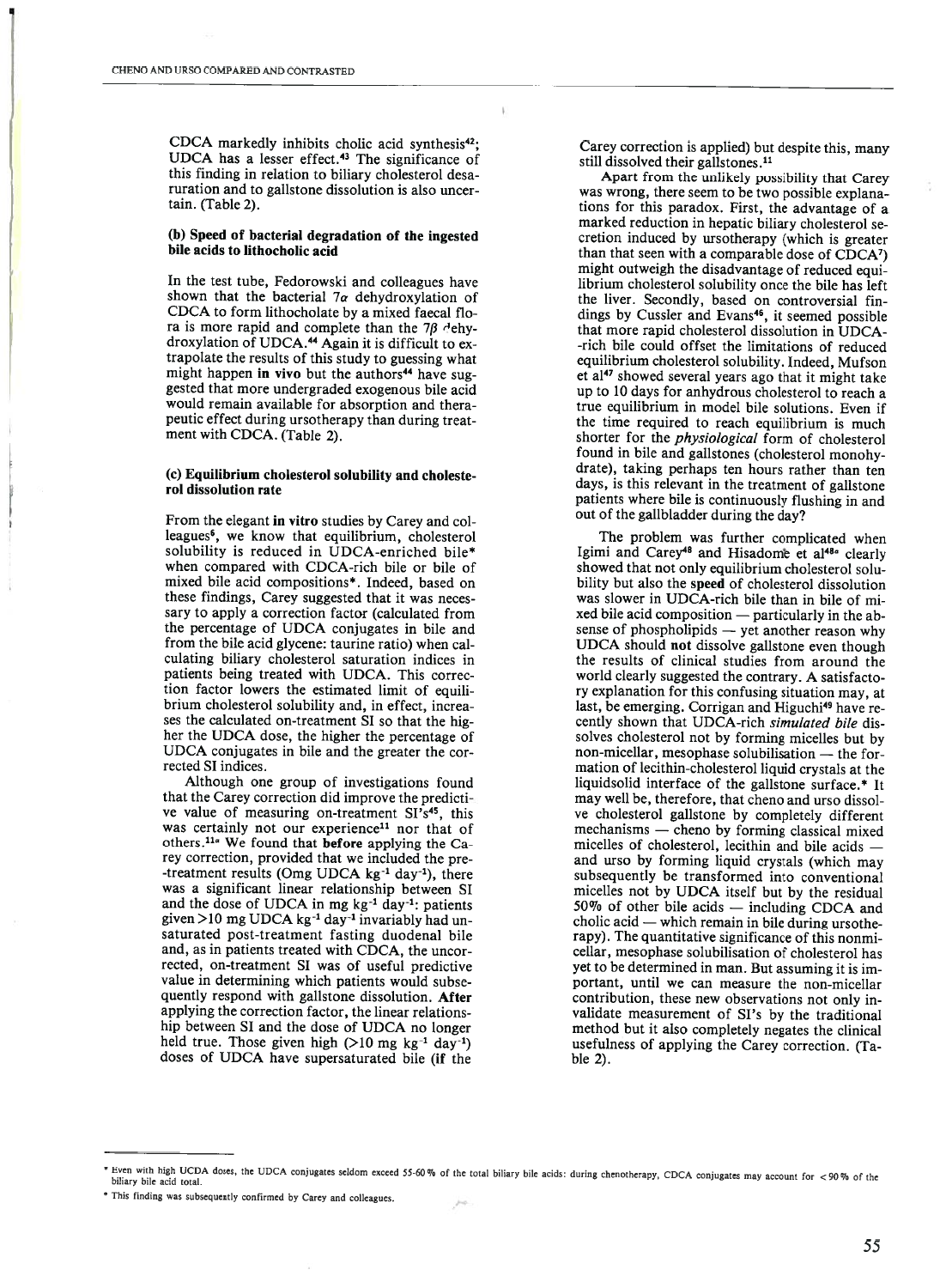# MEASUREMENT OF SATURATION INDICES DURING CDCA AND UDCA **THERAPY**

Does this mean that until one can quantitate the meso phase contribution, we should ignore <sup>a</sup> decade of resuits ba sed on the saturation or lithogenic indices of Admirand and Small<sup>50</sup>, Hegardt and Dam<sup>51</sup>, Holzbach et al<sup>52</sup>, Carey and Small<sup>53</sup> and others — all of whose limits of cholesterol solubiiity were based on equilibrium values and ignored both the speed (or rate) of cholesterol dissolution and non -micellar solubilisation? Indeed, considering that SI's ignore the kinetics of cholesterol dissolution, it is amazing that they were of any practicai use. The fact remains that measu rement of SI's has been of enormous clinicai vaiue. For example, it was based on Thistie and Schoenfield's original observation54 that CDCA desaturated fasting duodenai bile that CDCA was first used to treat gallstone patients. The initial doseresponse studies both with CDCA9.10 and UDCA° were based on SI's. Furthermore, many, but not ali, investigators find that measurement of on-treatment SI's, 4-6 weeks after starting therapy, provides <sup>a</sup> usefui gui de about the choice of dose, the response to treatment and the chances of subsequent galistone dissolution. Measure ment of SI's during treatment taught us that obese patients respond poorly to the usual recommended doses of CDCA2 and that <sup>a</sup> smali group of CDCA-treated patients are appa rentiy resistant to CDCA in that they do not desaturate their biie despite having 70-90% CDCA conjugates in their bilia ry bile acids.55

Measurement of SI's may also heip to identify patients with radiolucent, non-cholesterol stones.<sup>554</sup> Even though there is <sup>a</sup> considerabie overiap in SI resuits between controis and patients with radiolucent, presumed cholesterol-rich galistones, most patients with untreated choiesterol stones have either saturated or supersaturated fasting duodenai bi le and the presence of unsaturated bile before treatment should make one suspicious about the 15-20% chance of ra diolucent non-cholesterol stones.<sup>56.57</sup>

In summary, ignoring the disputed role of inhibitors of crystal formation58, there are 4 other components of choles teroi solubiiity in bile — the speed of dissolution and equili brium solubiiity of cholesteroi in micellar solutions and the kinetics of dissolution and the maximum solubility of cholesterol in mesophase, liquid crystals (non-micellar solubilisation).\* Traditional measurement of SI relies on only one of these four components. Yet before we too readily espou se the new theory, we must still bridge the gap between physical chemistry studied in the test tube and the pragmatic, but hopefully critical application of these observations, to clinicai science.

# PROVEN SIDE EFFECTS

#### 1. DIARRHOEA

As far as the patient is concerned, the only consistently reported side-effect of CDCA treatment is diarrhoea. It is dose-reiated and usualiy transient, often occuring during the first weeks of treatment until tolerance is acquired

possibly as a result of colonic adaptation-<sup>age a</sup>nter which the<br>diatriboa tends, to disappear apontaneously. In some parameters, the<br>correct, it occurs spontaneously. In some parameters and of criterism<br>the initial rate

#### PROVEN SIDE EFFECTS - SUMMARY OF PUBLISHED RESULTS

#### Diarrhoea

Dose-related; usually transient; occasionally persistent; occasional ly intermittent

Affects: —

30-60°/o of CDCA treated patients

O- 2°/o od UDCA treated patients

#### In colon

— CDCA markedly affects water, electrolyte and oxalate absorption (Chadwick et al 1977)<sup>62</sup> — UDCA minimaliy affects water, electrolyte and oxalate absorption (Caspary et al 1980)<sup>64</sup> cinicai relevance

#### Hypertransaminaseamia

Dose-related; usually transient; usually modest; no associated chan ges in liver histology. Affects:

approximately 30% CDCA-treated patients 1°/o UDCA-treated patients CDCA toxic to cultured human hepatocytes  $+$  + UDCA *toxic* to cultured human hepatocytes $\pm$  (Nakayama et al 1980)<sup>70</sup>

It could be argued that liquid-crystalline mcsophase formation is simply an intermediate step in the solubilisation of cholesterol from solid crystalline material lo aqucous phase miceilar solution.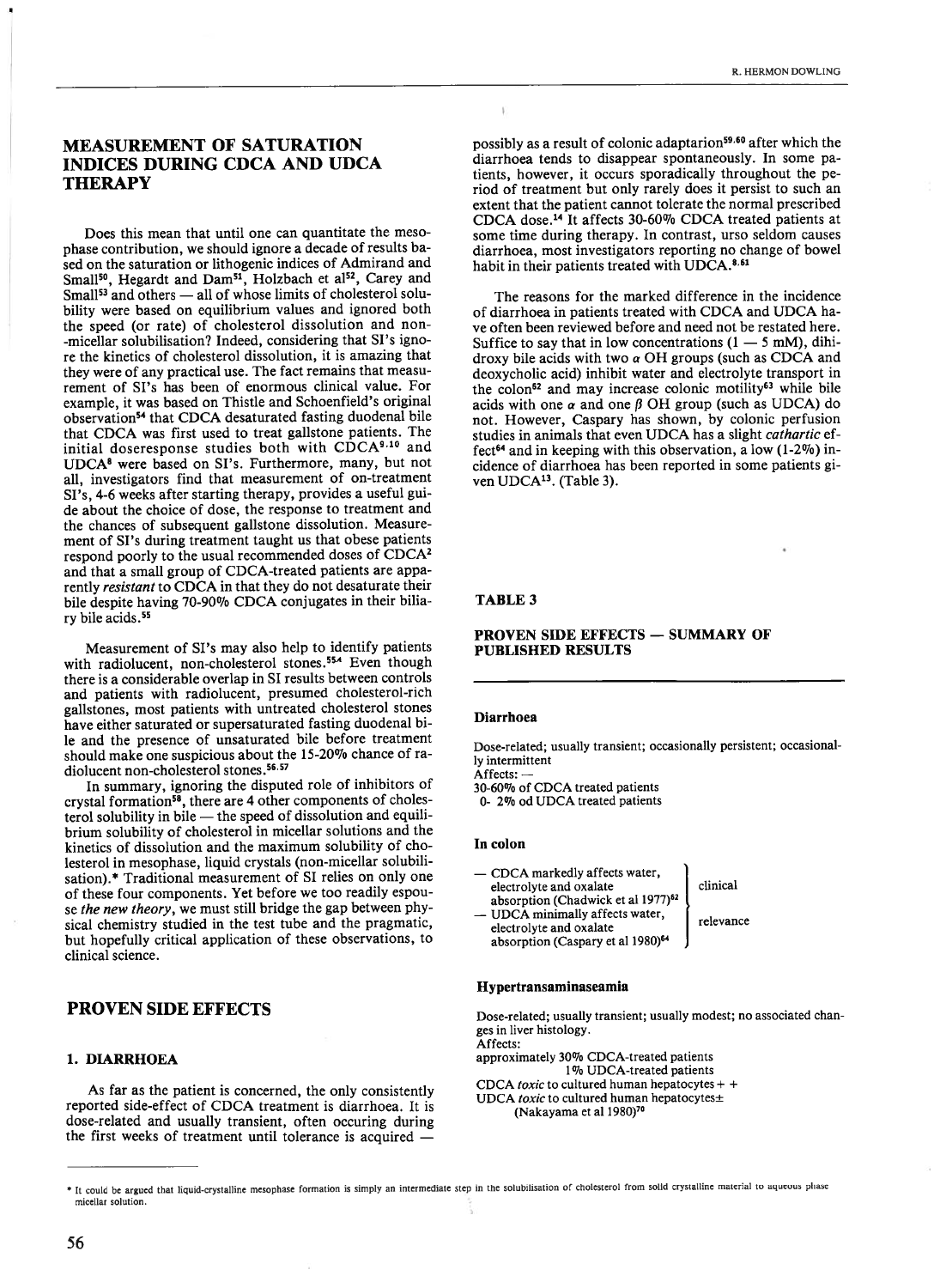A detailed discussion of the possible mechanisms whereby CDCA inhibits colonic water and eiectroiyte absorption is also beyond the scope of this review but the results of recent studies in experimental animals from our own unit ha ve clarified two points. First, some sulphated bile acid is ex creted in the stools of galistone patients both before and du ring bile acid treatment<sup>65.65 $\alpha$ </sup>. The amount of BA sulphates present in faeces is the net result of hepatic sulphation and colonic bacterial desulphation. Sulphation seems to project the colon against the cathartic effect of the dihydroxy bile acids. When perfused through the large bowel at concentra tions ranging from 5-15 mM, the 3-monosulphates of CDCA and deoxycholic acid did not affect water and elec trolyte transport in the rat.66 Secondly, although perfusion of rat colon with dihydroxy bile acids stimulated huge in creases in the amount of the prostaglandin  $E_2$  (PGE<sub>2</sub>) appearing in the perfusion effluent, and although perfusion with  $PGE<sub>2</sub>$  itself in pharmacological doses also inhibited colonic water and electrolyte transport, the cathartic effect of CDCA and UDCA could not be prevented by pre-treatrnent with the prostaglandin synthesis inhibitor, indomethacin.<sup>67</sup> It seems probable, therefore that prostagiandins are not the major mediators of bile acid-induced diarrhoea. It also seems unlikely that gallstone patients developing diarrhoea during chenotherapy will benefit from treatment with pros taglandin synthesis inhibitors such as indomethacin.

# 2. HYPERTRANSAMINASAEMIA

Although diarrhoea is the side-effect, of CDCA which troubles patients most and which is one of the major rea sons for recommending UDCA in preference to CDCA in terms of patient acceptability, compliance and the chances of the patient continuing treatment, hypertransaminasae mia in patients given CDCA has not yet been satisfactoriiy explained. Again, it is dose-related, mostly transient and usually modest — seldom exceeding 2-3 times the upper limit of normal.<sup>9</sup> The raised transaminase levels usually return to normal spontaneousiy, even with the continuation of treatment. They may be related to the variable capacity of the hurnan liver to suiphate and excrete the potentialiy hepatotoxie bacteriai metabolite of CDCA-iithochoiic acid. Indeed, Schoenfield and coileagues have shown recently that there is <sup>a</sup> rough correiation between the frequency of hypertransaminasaemia and the *sulphation fraction* — a numerical index of the degree of sulphation of <sup>a</sup> bolus IV injection of exogenous<sup>14</sup> C-lithocholat across the liver.<sup>68</sup>

As with diarrhoea, there is again <sup>a</sup> striking difference between CDCA and UDCA in the frequency of this side -effect. CDCA causes raises serum transaminase leveis in about one-third of galistone patients treated with this biie acid<sup>69</sup>: the incidence during UDCA therapy is  $0-2\%$ .<sup>13</sup> The reason for this striking diference is again not known but Nakayama and colleagues have recentiy shown that CDCA is markedly toxic to cultured human hepatocytes while UD-CA has only minimal effects on cultured liver cells<sup>70</sup>. The significance of this finding in relation to *intact man* is unknown but it is worth re-emphasising that the hypertransami nasaemia of CDCA therapy is NOT associated with consis tent changes in the light or eiectron microscopic appearance of the liver.69 In gailstone patients biopsied before, and at different times during, chenotherapy, the incidence of mi-

nor changes in iiver architecture was the sarne before and during treatment. In gallstone patients treated for up to 4 years with doses up to 20 mg CDCA  $kg^{-1}$  day<sup>-1</sup>, there has, as yet, been no evidence of hepatotoxicity\* but the mechanism for the raised serum transaminase levels awaits <sup>a</sup> satisfacto ry expianation. (Table 3).

# POSSIBLE SIDE-EFFECTS

The effects of both biie acids on triglyceride metaboiism are discussed below (see coliaterai benefits).

The effects of both CDCA and UDCA on cholesterol metabolism has been studied repeatedly and until recently, no significant differences were found in fasting serum cho lesterol<sup>10.71.72</sup> levels nor in cholesterol pool sizes<sup>73.74</sup> between patients studied before and those studied during treatment. Despite the original *armchair prediction* that by feeding an exogenous bile acid one might inhibit endogenous bile acid synthesis with a resultant accumulation of precursor cholesterol to cause hypercholesterolaemia75, this did not seem to happen in practice.\* It seemed that the inhibitory effect of CDCA on  $7\alpha$  hydroxylase activity (rate-limiting for bile acid synthesis) was, fortunately, balanced by <sup>a</sup> correspon ding inhibition of HMGCoAR activity (rate-limiting for cholesteroi synthesis). But UDCA seerns to inhibit cholic acid synthesis Iess than CDCA43 and in some studies, at least, it inhibits HMGCoAR more efficiently than cheno.<sup>23</sup> Might there not, after all, be <sup>a</sup> difference between the two

# TABLE 4

#### POSSIBLE SIDE EFFECTS — SUMMARY OF PUBLISHED RESULTS

# Total serum cholesterol

Fasting serum cholesterol no change (Bell et al)<sup>71</sup> with CDCA (Thistie and Hofmann 1973)106 (James et ai 1975)79 or UDCA (Williams et al 1980)<sup>95</sup> Choiesterol pool size — no change (Pedersen et al 1974)<sup>74</sup> (Hoffman et al  $1974$ )<sup>73</sup>

#### Lipoprotein cholesterol

LDL cholesterol increased - CDCA (Leijd et al 1980)<sup>76</sup> (Thistle et ai 1978)76-~

HDL choiesteroi lowered — CDCA HDL choiesterol increased — UDCA (von Bergmann and Leiss 1980)77

No change in iipoprotein choiesteroi - UDCA (Williams et al 1980)<sup>95</sup>

<sup>\*</sup> This review was written before the results of the U.S. National Cooperative Gallstone Study were published (Ann. Int. Med. 1981, 95) — see the Editorial Comment on the NCGS elsewhere in this issue.

<sup>\*</sup> Again this review does not include the results of the United States NCGS studies which are discussed in the accompanying Editorial.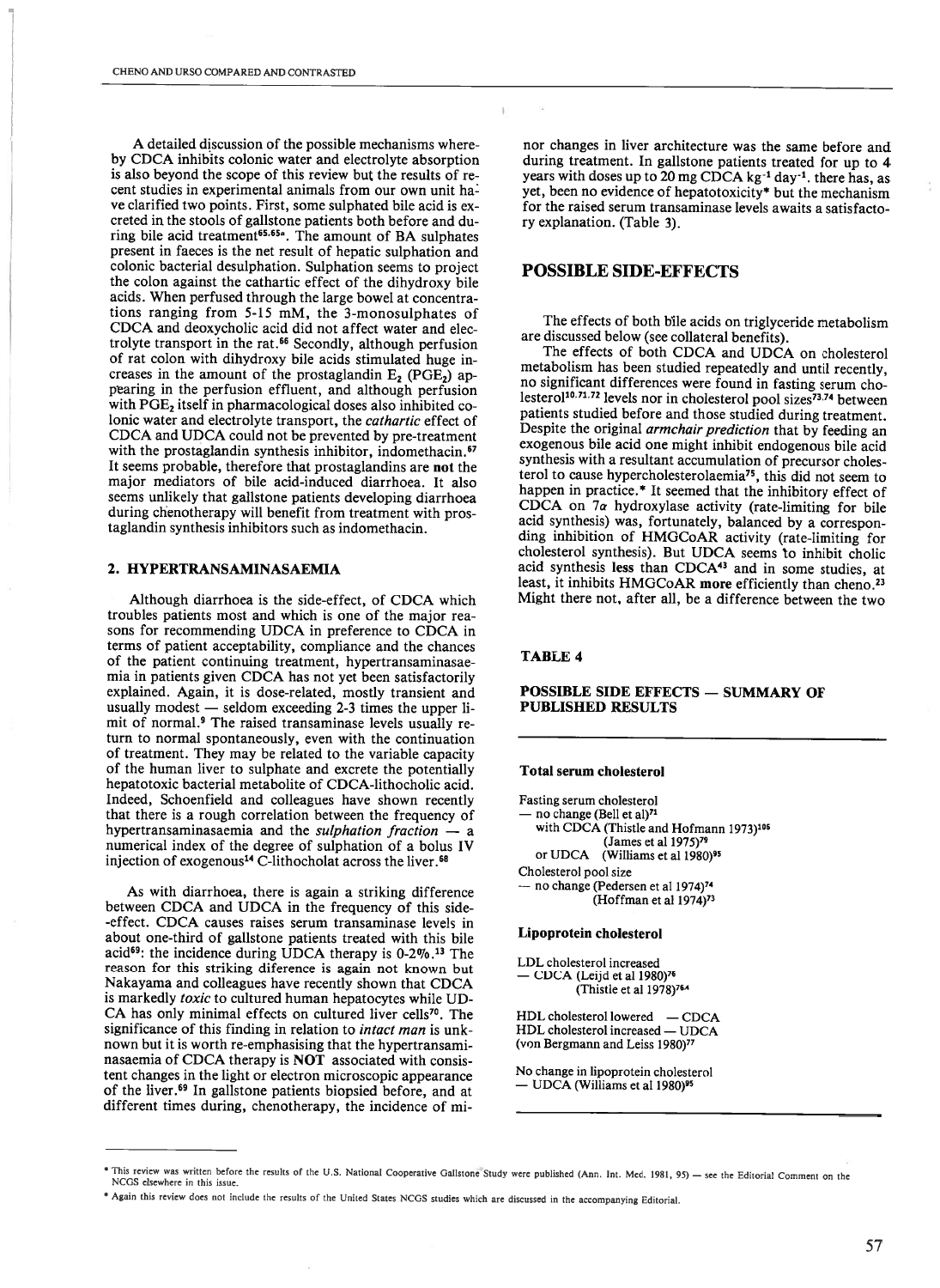bile acids in their effects on cholesterol metabolism? Three recent report raise a frisson of doubt. Leijd et al<sup>76</sup> and Thistle et al<sup>76a</sup> found an increase in LDL cholesterol levels during CDCA therapy whilst von Bergmann and Leiss<sup>77</sup> found that CDCA and UDCA had differing effects on HDL cho lesterol. When measured at the end of <sup>a</sup> one day, secre tion/perfusion study (using <sup>a</sup> iiquid formula meal which, in theory, could have acuteiy affected the serum lipid resuits) they found that CDCA iowered the leveis pf the potentialiy beneficial HDL cholesterol whiie UDCA raised them. These results suggest that more studies on the effects of CDCA and UDCA on lipoprotein metabolism are required. To da te, the evidence that CDCA may have deleterious effects is minimai but the iimited data available again point in favour of UDCA as the medical treatment of choice for patients with gallstones. (Table 4).

# COLLATERAL BENEFITS

# 1. Non-specific dyspepsia and biliary pain

For decades, if not for centuries, clinicians have descri bed the occurence of vague dyspeptic symptoms — such as post-prandial epigastric discomfort bloating, heartburn, beiching and dietary fat intolerance — in association with gallstones. These symptoms are non-specific occurring also in patients with hiatus hernia, peptic ulcer and even with the spastic colon. What is more, they cannot be accurately quantified and there are no objective markers to support the subjective complaints. Little is known about their patho physioiogy. Small wonder, therefore, that these compiaints have attracted relatively littler scientific attention. Despite this, many uncontrolied studies have reported <sup>a</sup> reduction in non-specific dyspepsia during treatment with both CDCA<sup>78.79</sup> and UDCA.<sup>8</sup> These claims are obviously subject to a placebo bias and healthy scepticism about such collateral benefits can only be allayed by *proof* from well designed, double-blind trials. To date, there have been three such studies, ail of which support the suggestion that bile acids do indeed reduce dyspeptic symptoms. The first two were both short-term studies (14 days) from Italy in which Frige rio et al<sup>80</sup> and Polli<sup>81</sup> et all showed that although there was indeed a strong placebo effect in relieving the gallstone--associated dyspepsia there was <sup>a</sup> significantiy greater bene fit with UDCA. The third, as yet unpublished study, was presented at the VIth Internationai Bile Acid Meeting in Freiburg by Fisher on behaif of the Canadian National Galistone Study Group. In <sup>a</sup> much longer (2 years) double -blind study he too found <sup>a</sup> significantly greater reduction in dyspeptic symptoms when galistone patients were given CDCA than was found with placebo.<sup>82</sup> (Table 5).

The mechanism whereby bile acids relieve dyspepsia is unknown but preliminary results from our unit<sup>83</sup> lend support to the following working hypothesis. We postulated that the dyspeptic symptoms were due to duodenogastric re flux with bile acid mediated gastritis and that at prevailing gastric luminai pH, only the taurine conjugated bile acids (which normally account for 25-33Wo of the total) would re main in solution, ionised and capable of mediating tissue damage and the production of symptoms. During treatment with CDCA or UDCA, we know that giycine conjugated bi le acids predominate and we suggested that even if the de gree of reflux remained unchanged, the glycine conjugates would displace the potentially gastrotoxic taurine conjugates and that the ratio of precipitated: soluble intragastric bi le acids would increase. To date, this theory has been tested

#### TABLE 5

#### COLLATERAL BENEFITS — SUMMARY OF PUBLISHED STUDIES

#### 1. Non-specific dyspepsia and biliary pain

- comparable benefit in long-term uncontroiled studies
- short-term benefit confirmed for UDCA in double-blind study (Frigerio et al 1979)<sup>80</sup>
- long-term benefit confirmed for CDCA in double-blind study (Ficher et al 1980)<sup>82</sup>

#### 2. Post-ileectomy galistones

- CDCA treatment aggravates diarrhoea
- UDCA may reduce diarrhoea and steatorrhea (Cox et al 1978)<sup>86</sup> (LaRusso et ai 1979)87
- dissolves radiolucent cholesterol-rich stones (LaRusso et al 1979)<sup>87</sup>

#### 3. Hypotriglyceridaemic effect

- (a) In previousiy normolipidaemic patients
- 10-30% reduction in fasting VLDL-trigiyceride leveis (inconsis tent findings —? transient)
- inhibition in triglyceride synthesis (Begemann 1978)<sup>93</sup> (Angelin et al 1978)<sup>94</sup>
- both CDCA and UDCA (Bell et al 1973 $^{71}$ , Williams et al 1979 $^{95}$ )
- CDCA only (Angelin et al 1978<sup>94</sup>, von Bergmann and Leiss 198077)

(b) In previously hypertrigiyceridaemic patients (Type IV)

- more consistent effect than in normotrigiyceridaemics (up to 50% reduction)
- ? CDCA and UDCA comparable
- inadequate information (Williams et al 1980)<sup>95</sup>
- CDCA alone (Types lia and IV)
- $-$  (Carulli et al 1980)<sup>97</sup>
- $-$  (Angelin et al 1980)<sup>94</sup>

ă

 $-$  (Camarri et al 1980)<sup>98</sup>

oniy in open studies and while the initial resuits are encou raging<sup>83</sup>, we must await the results of a double-blind cross--over study before the theory can be fully accepted.

The relief of biliary pain during treatment with CDCA and UDCA has been studied even less. As <sup>a</sup> phenomenon, it is open to the same criticisms as those applied to the relief of dyspepsia. How do we define biliary pain or colic? How do we known that episodic epigastric and/or right upper quadrant pain is necessariiy arising in the biliary tree and that it is due to the galistones? Despite these valid objec tions, uncontrolled observations again suggest that treat ment with both biie acids reduces the frequency and severity of biliary pain — irrespective of whether or not the gallsto nes have been dissoived.78 Support for these ciaims also co mes from two short-term, double-blind studies from Italy<sup>80.81</sup> where a significantly greater reduction in biliary pain was seen with UDCA than with placebo. Aithough helpful, these studies are of limited value because of their short duration. Classical biliary colic is unpredictable in its frequency and severity. Some untreated galistone patients, for example, may oniy have 2 or 3 attacks during the course of a year. In such cases, long-term double-blind trials would seem mandatory to prove the point. Furthermore, the me chanism for the production of biliary colic badly needs rno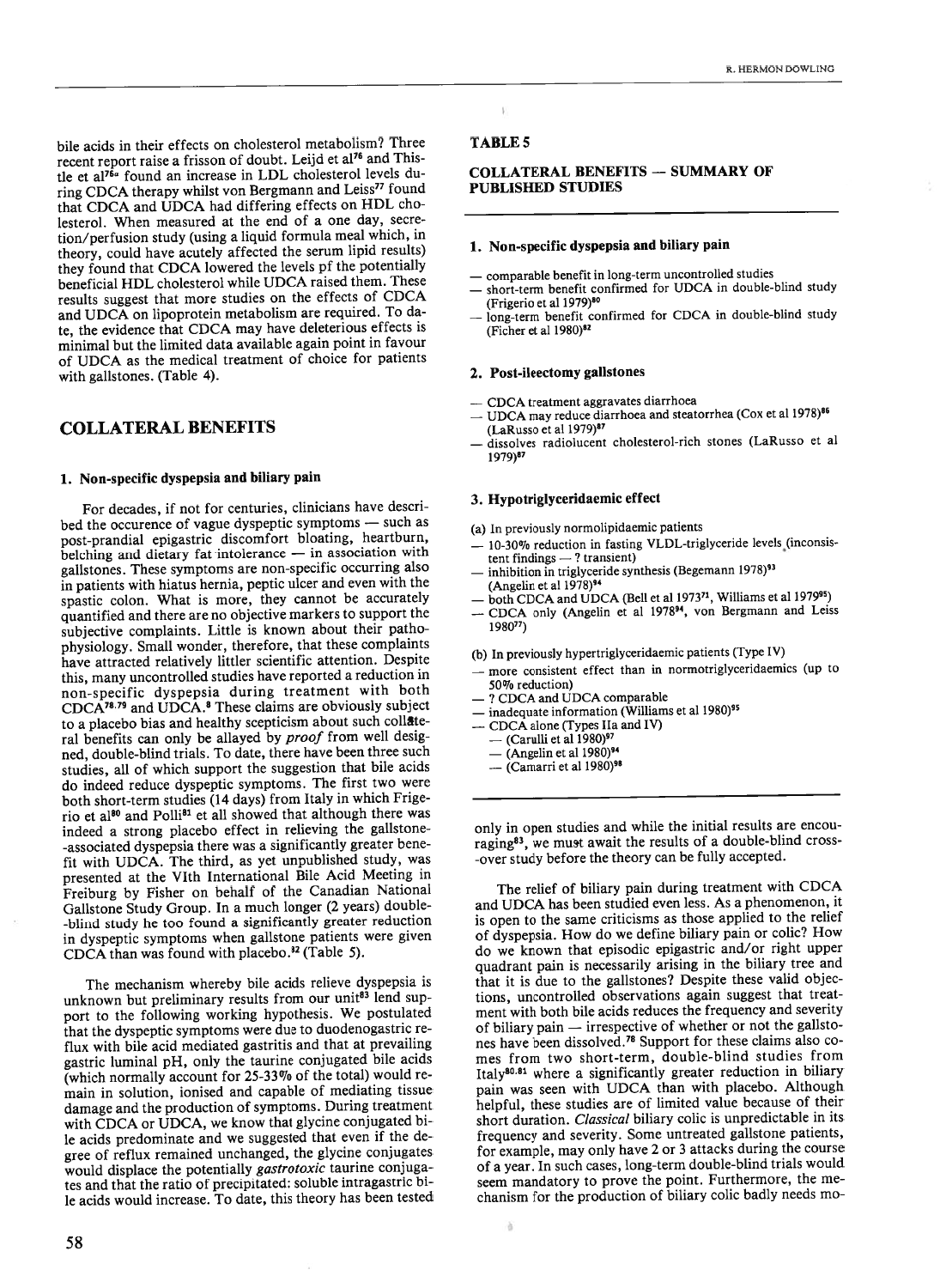re scientific scrutiny — perhaps with dynamic studies of gallbladder motor function before and during bile acid treatment in relation to hormonal and neuronal control of galibladder filling and emptying.

#### 2. POST-ILEECTOMY GALLSTONES

It has been known since 1965 that patients with bile acid deficiency and steatorrhoea secondary to ileal resection res pond badly to bile acid replacement therapy.<sup>84</sup> In the absence of an active ileal bile acid transport mechanism, exogenous di-alpha-hydroxy bile acids (such as CDCA), when gi ven as treatment simply spill into the colon and aggravate the diarrhoea. The fact that UDCA, when perfused directly into the hurnan colon, did not affect water and electrolyte transport85 led Cox, Chadwick and van Berge Henegouwen<sup>86</sup> to feed large amounts of this bile acid (up to 4g per day) to ileectomised patients which significantly di minished both the degree of diarrhoea and the magnitude of steatorrhea. About the same time, LaRusso and Thistle<sup>87</sup> showed that high-dose UDCA couid desaturate fasting duo denal bile in such patients. Urso, therefore, but not cheno, offers the possibiiity of dissolving cholesterol-rich galisto nes in ileectomy patients. These patients have at least <sup>a</sup> three-fold increase in the incidence of galistones when corn pared to matched controls<sup>88.89</sup> (Table 5).

#### 3. HYPOTRIGLYCERIDAEMIC EFFECT

Since the original observation in 1973 that CDCA redu ces fasting serum triclyceride leveis in both normo and hyper-triglyceridaemic gallstone patients<sup>71</sup>, many<sup>73.90.93</sup> but not all<sup>91</sup>, investigators have confirmed this effect. The mean reduction in fasting serum triglyceride levels is in the order of 10-30% but the magnitude of change has varied from 0- -50% in different studies. It has also been suggested that the effect may be transient and that with time the serum trigly cerides may escape from the beneficial effect of CDCA.<sup>92</sup> The mechanism for this hypotrigiyceridaemic effect of che no seems to be due to a reduction in triglyceride synthesis<sup>93</sup> which Angelin et al<sup>94</sup> have shown correlates linearly (at least in type IV hyperlipoproteinaemic patients who do not have gallstones) with cholic acid synthesis. If Angelin's observations also apply to gallstone patients, since UDCA depresses choiic acid synthesis iess than CDCA, one might expect that UDCA would have <sup>a</sup> lesser effect on fasting serum tri glycerides. Here the evidence is conflicting. Williams et al<sup>95</sup> found that in normoiipidaemic galistone patients, UDCA had <sup>a</sup> comparable triglyceride lowering effect to that seen with CDCA. It was dose-dependent, ocurred within the first 3 months of treatment, and was sustained for at ieast 1 year. The reduction in serurn total trigiycerides was entirely due to <sup>a</sup> fali in the VLDL fraction. However, other investi gators have found different resuits both in patients who had previously been normotriglyceridaemic<sup>77.96</sup> and in those who had been hypertriglyceridaemic before bile acid therapy. 96-98

Thus, although the weight of evidence favours CDCA rather than UDCA in terms of this collaterai, and admitte dly minor, benefit of therapy, more studies are needed with both bile acids to resolve the existing conflict of opinion about the comparative efficacy of CDCA and UDCA in lo wering fasting serum triglycerides. (Table 5).

# **REFERENCES**

- 1. MATON, P. N., ISER, J. H., MURPHY, O. M., and DOW LING, R. H. Efficacy of, withdrawal from, and resistance to chenodeoxycholic acid treatment in patients with gallstones. Gut 1977; 18: A976.
- 2. ISER, J. H., MATON, P. N., MURPHY, O. M., and DOW LING, R. H. Resistance to chenodeoxycholic acid (CDCA) treatment in obese patients with gallstones. Brit. Med. J. 1978; 1: 1509-1512.
- 3. REUBEN, A., and DOWUING, R. H. Does obesity complicate chenodeoxycholic acid (CDCA) treatment of gallstones? Out 1978; 19: A452.
- 4. STIEHL, A., CZYGAN, P. L., KOMMERELL, B., WEIS, H. J., HOLTERMULUER, K. H. Ursodeoxycholic Acid ver sus Chenodeoxycholic Acid: Comparision of their effects on bile acid and bile lipid composition in patiens with cholesterol gallstones. Gastroenterology 1978; 75: 1016-1020.
- 5. KUTZ, C., SCHULTE, A. Effectiveness of ursodeoxycholic acid in galistone dissolution. Gastroenterology, 1977; 73: 632- -633.
- 6. CAREY, M. C. Critical tables for calculating the cholesterol saturation of native bile. 3. Lipid Res. 1978; 19: 945-955.
- 7. von BERGMANN, K., GUTSFELD, M., SCHULZE -HAGEN, K. von HUNRUH, G. Effects of Ursodeoxycholic Acid on biliary lipid secretion in patients with radiolucent galistones. In «Biological Effects of Bile Acids». Ed. Paum gartner, O., Stiehl, A., and Gerok, W. MTP Press Ltd., Lan caster, 1979: pp 61-66.
- 8. MATON, P. N., MURPHY, O. M., and Dowling, R. H. Ur sodeoxycholic acid treatment of gallstones. Dose-response study and possible mechanism of action. Lancet ii: 1977: 1297-1301.
- 9. MOK, H. Y. 1., BELL, O. D., and DOWLING, R. H. The ef fects of different doses of chenodeoxycholic acid and of with drawing treatment of bile lipid composition and liver function in patients with gallstones. Lancet ii: 1974; 253-257.
- 10. THISTLE, J. L., HOFMANN, A.F., OTr, B. J., and STE PHENS, D. H. Chenotherapy for gallstones. 1. Efficacy and safety. JAMA 239: 1978; 1041-1046.
- 11. WILUIAMS, O. W., TANIDA, N., MATON, P. N., MUR PHY, G. M., and DOWLING, R. H. Ursodeoxycholic acid (UDCA) therapy of gallstones. Is correction of biliary cholesterol saturation index according to percentage UDCA in bile necessary for prediction of gallstone dissolution? Clin. Sci. 1979; 57: 27p.
- lia. ATTIUI, A. F., ANOELICO, M., CAPOCACCIA, P., et ai. Effect of ursodeoxycholic acid on biliary lipid composition. A double blind study. Ital. J. Gastroent. 1980; 12: 177-180.
- 12. WILLIAMS, G., MATON, P. N., MEREDITH, T. J., MUR PHY, G. M., SAXTON, H. M., and DOWLING, R. H. Will «Urso» replace «Cheno» in the medical treatment of gallsto nes? A retrospective comparison and up-date of results with Ursodeoxycholic acid therapy. Gut, 1982; 23, N? 5. 382-389.
- 13. ERLINGER S. et al personal communication.
- 14. MATON, P. N., ISER, J. H., REUBEN, A., SAXTON, H. M., MURPHY, O. M., and DOWLINO, R. H. The final out come of CDCA-treatment in 125 patients with radiolucent gallstones: Factors influencing efficacy, withdrawal, symp toms and side effects and post-dissolution recurrence. Medici ne (Baltimore) 1982; 61, N? 2,85-96.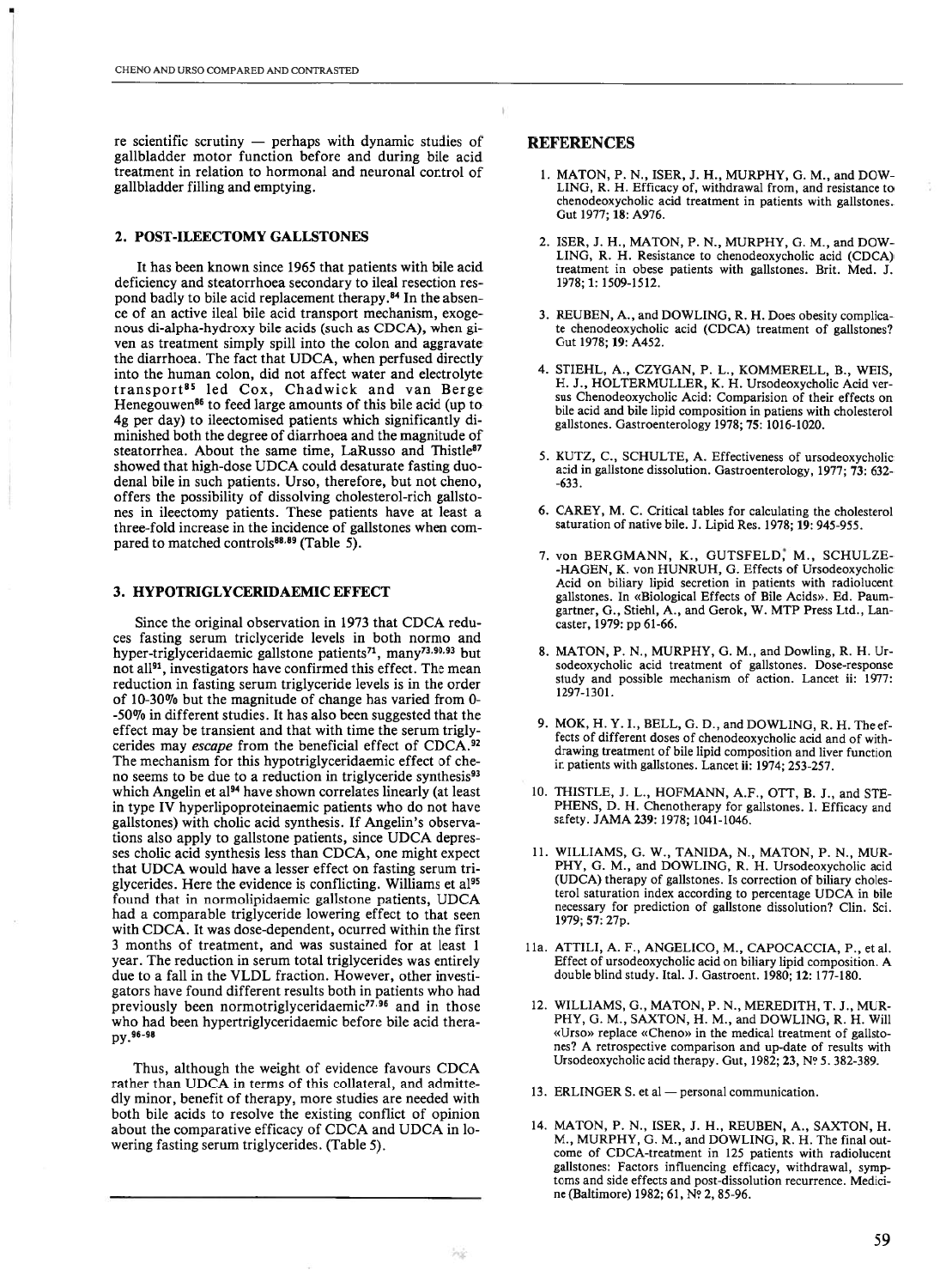- 15. LINBLAD, L., LUNDHOLM, K. and SCHERSTÉN, T. In fluence of cholic and chenodeoxycholic acid on biliary choles terol secretion in man. Eur. J. Clin. Invest 1977; 7: 383-388.
- 16. SCHERSTÉN, T., and LINBLAD, L. Biliary cholesterol out put during Ursodeoxycholic Acid secretion in man. Biological Effects of Bile Acids: Ed. Paumgartner, O., Stiehl, A., and Gerok, W. 1979; pp 53-60. MTP Press, Lancaster.
- 17. SAMA, C., and LARUSSO, N. F. Effect of primary and se condary bile acid administration on intestinal absorption of cholesterol in man. In «Bile Acids ans Lipids». Ed. Paumgart ner, O., Stiehl, A., and Gerok, W. MTP Press Ltd., Lancas ter. In press.
- 18. GILMORE, 1. T., STOKES, K. S., HOFMANN, A. F., and GURANTZ, D. Immediate effects of individual primary bile acid conjugates on biliary phospholipid and cholesterol secre tion in man. In «Bile Acids and Lipids». Ed. Paumgartner, G., Stiehl, A., and Gerok, W. MTP Press Ltd., Lancaster. In Press.
- 19. ISER, J. H., G. M., and DOWLING, R. H. Speed of change in biliary lipids and bile acids with chenodeoxycholic acid — is intermittent therapy feasible? Gut 1977; 18: 7-15.
- 20. ISER, J. H., MURPHY, O. M., and DOWLING, R. H. Che nodeoxycholic acid (CDCA) — induced bile desaturation: ef fect of bile acid pool depletion. Abstracts of VI International Bile Acid Meeting, Freiburg, 1980. p 187.
- 21. SALEN, G., NICOLAU, G., and SHEFER, S. Chenodeoxy cholic acid inhibits elevated HMGCoA recdutase activity in subjects with gallstone. (Abstract). Clin. Res. 1973; 21: 523.
- 22. COYNE, M. J., BONORRIS, G. O., GOLDSTEIN, L. 1., and SCHOENFIELD, L. J. Effect of chenodeoxycholic acid and phenpbarbital on the rate limiting enzymes of hepatic cholesterol and bile acid synthesis in patients with galistones. J. Lab. Clin. Mcd. 1976; 87: 281-291.
- 23. MATON, P. N., ELLIS, H. J., HIOGINS, M. J. P., and DOWLINO, R. H. Hepatic HMGCoA reductase in human cholelithiasis: effects of Chenodeoxycholic and Ursodeoxy cholicacids. Eur. J. Clin. Invest. 1980; 10: 325-332.
- 24. CARULLI, N., PONZ DE LEON, M., ZIRONI, F., et al. Hepatic cholesterol and bile acid metabolism in subjects with gallstones: comparative effects of short term feeding with Chenodeoxycholic and Ursodeoxycholic Acid. J. Lipid Res. 1980; 21: 35-43.
- 25. EINARSSON, K., ANGELIN, B., and EWERTH, 5. Bile acids and hepatic HMGC0A reductase in man. In «Bile Acids and Lipids». Ed. Paumgartner, G. Stiehl, A., and Gerok, W. MTP Press Ltd., Lancaster. In press.
- 26. SALEN, O., COLALILLO, A., VERGA, D. et al. Effect of high and low doses of ursodeoxycholic acid on gallstone disso lution in humans, Gastroenterologie 1980; 78: 1412-1418.
- 27. TURLEY, S. D., DIETSCHY, J. M. The contribution of newly synthesizes cholesterol to biliary cholesterol. In «Bile Acids and Lipids». Ed. Paumgartner, G. Stiehl, A., and Ge rok, W. MTP Press Ltd., Lancaster. In press.
- 28. TURLEY, S. D., and DIETSCHY, J. M. Regulation of bilia ry cholesterol output in the rat: dissociation from the rate of cholesterol synthesis and the size of the cholesterol ester pooi in the liver. (Abstract). Gastroenterology 1978; 74: 1106.
- 29. KEY, P. M., BONORRIS, G. G., COYNE, M. J., TAUB, M., and SCHOENFIELD, L. J. Hepatic cholesterol synthesis: <sup>a</sup> determinant of cholesterol seeretion in galistone patients. (Abstract) Gastroenterology 1977; 72: 1182.

30. KEY, P. M., BONORRIS, O. G., MARKS, J. W., AND SCHOENFIELD, L. J. Mechanism of cholesterol desaturation of bile by chenodeoxycholic acid in gallstone patients. (Abstract). Oastroenterology 1978; 74: 1172.

 $\bar{\psi}$ 

- 31. MATON, P. N., REUBEN, A., ELLIS, H. J., and DOW LINO, R. H. Hepatic cholesterol synthesis in cholelithiasis: role of HMGCoA-reductase in determining biliary cholesterol secretion. Clin. Sci. 1979; 56: 15.
- 32. BROWN, M. S., DANA, S. E., and GOLDSTEIN, J. L. Re gulation of 3-hydroxy-3-methylglutaryl coenzyme A reductase activity in cultured human fibroblasts. Comparison of cells from <sup>a</sup> normal subject and from <sup>a</sup> patient with homozygous familial hypercholesterolemia. 3. Biol. Chem. 1974; 249: 789- -796.
- 33. PONZ DE LEON, M., CARULLI, N., LORIA, P., et al. The effect of chenodeoxycholic acid (CDCA) on cholesterol ab sorption. Oastroenterology 1979; 77: 223-230.
- 34. PONZ DE LEON, M., CARRULI, N., LORIA, P., et al. Choleterol absorption during bile acid feeding. Effect of urso deoxycholic acid (UDCA) administration. Gastroenterology 1980; 78: 214-219.
- 35. PONZ DE LEON, M., CARULLI, N. The influence of bile acid pool composition on the regulation of cholesterol absor tion. In «Bile Acids and Lipids». Ed. Paumgartner, O., Stiehl, A., and Gerok, W. MTP Press Ltd., Lancaster. In press.
- 36. ANDERSEN, J. M. Chenodeoxycholic acid desaturates bile — but how? Gastroenterology 1979; 77: 1146-1151.
- 37. ADLER, R. D., BENNION, L. 3., DUANE, W. C., and ORUNDY, 5. M. Effects of low dose chenodeoxycholic acid feeding on biliary lipid metabolism. Oastroenterology 1975; 68: 326-334.
- 38. TANGEDAHL, T. L., THISTLE, J. L., HOFMANN, A. F., and MATSESHE, J. W. Effect of  $\beta$  sitosterol alone or in combination with chenic acid on cholesterol absortion in galls tone patients. Oastroenterology 1979; 76: 1341-1346.
- 39. MOK, H. Y. 1., ORUNDY, 5. M. et al. Bile acid (BA) and cholesterol (CÁ) absorption during BA therapy in obese sub jects undergoing weight reduction. Clin. Res. 1978; 26: 15 lA.
- 40. EINARSSON, K., and ORUNDY, S. M. Effects of feeding cholic acid and chenodeoxycholic acid on cholesterol absorp tion and hepatic secretion of biliary lipids in man. J. Lipid Res. 1980; 21: 23-24.
- 41. LARUSSO, N. F., and THISTLE, J. L. Effects of urso and cheno therapy on cholesterol absorption in patients with cho lelithiasis. In «Bile Acids and Lipids». Ed. Paumgartner, O., Stiehl, A., and OEROK, W. MTP Press Ltd., Lancaster. In press.
- 42. DANZINGER, R. O., HOFMANN, A. F., SCHOENFIELD, L. J., and THISTLE, J. L. Effects of oral chenodeoxycholic acid on bile acid kinetics and biliary lipid composition in wo men with cholelithiasis. J. Clin. Invest. 1973; 52: 2809-2821.
- 43. WILLIAMS, O., MATHEWS, L., BREUER, N. F., MUR PHY, G. M., AND DOWLING, R. H. Effect of ursodeoxycholic acid (UDCA) on primary bile acid kinetics in galistone patients. Clin. Sei. 1980; 58: 15p.
- 44. FEDEROWSKI, T., SALEN, O., TINT, 5., MOSBACH, E.H. Transformation of chenodeoxycholic acid and ursodeo xycholic acid by human intestinal bacteria. Oastroenterology 1979; 77: 1068-1073.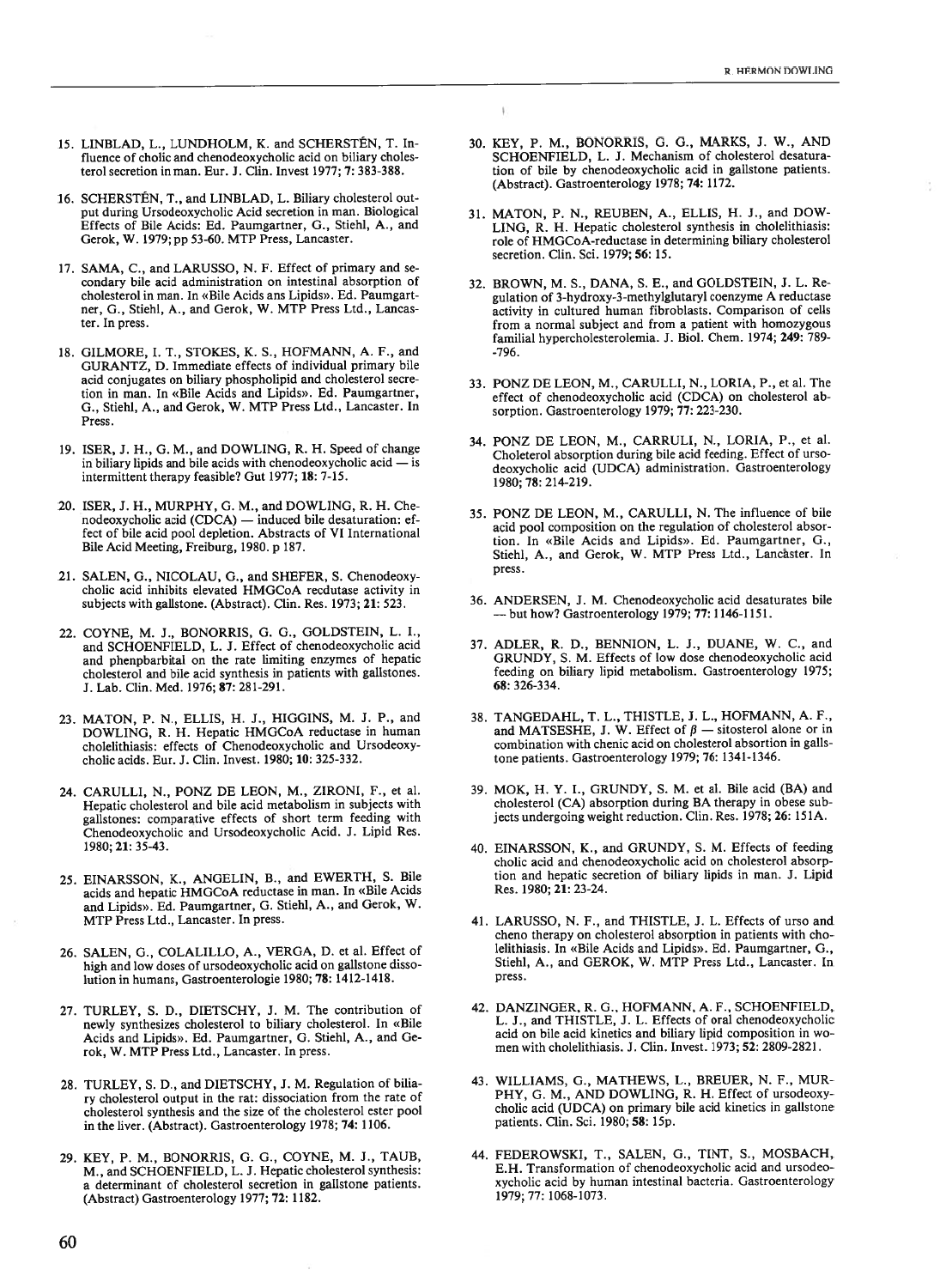- 45. ZUIN, M., DIOGUARDI, M. L. FESTORAZZI, S., RAC CA, V., and PODDA, M. Is the saturation index predictive for gallstone dissolution during treatment with ursodeoxycholic acid? Gastoenterology 1980; 78: 1327.
- 46. TOOR, E. W., EVANS, D. F., and CUSSLER, E. L. The nu cleation of cholesterol monohydrate crystals in model bile so lutions. In «Galistones». Ed. Fisher, M. M., Goresky, C. A., Shaffer, E. A., and Strasberg, S. M. Pienum Press, New York and London. 1979; 4: 169-189.
- 47. MUFSON, D., MEKSUWAN, K., ZAREMBO, J. E., et ai. Choiesteroi solubility in iecithin biie salt systems. Science 1972; 177: 701-702.
- 48. IGIMI, H., and CAREY, M. C. Cholesterol monohydrate (ChM) galistones dissolve faster in chenodeoxycholate (CDC) -rich bile than in ursodeoxycholate (UDC)-rich bile. Gastroen terology 1980; 78: 1186.
- 48a. HISADOME, T., NAKAMA, T., ITOH, H., FURUSAWA, D., Physical-Chemical properties of chenodeoxycholic acid and ursodeoxycholic acid. Gastroent. Jap. 1980; 15: 257-263.
- 49. CORRIGAN, O. 1., Su, C. C., ALKAN, M. H., PARK, J. Y., HIGUCHI, W. 1., HOFMANN, A. F., KWAN, K. H., and DANZINGER, R. G. Cholesterol dissolution in ursodeoxycholate-lecithin containing media: Involvement of mesophase formation in vitro. Proceedings of the VIth Inter national Bile Acid Meeting, Freiburg, p83, October 1980.
- 50. AMIRAND, W. H., and SMALL, D. M. The physicochemi cal basis of cholesterol galistone formation in man. J. Clin. Invest. 1968; 47: 1043-1052.
- 51. HEGARDT, F. G., and DAM, H. The solubility of choleste rol in aqueous solution of bile salts and lecithin. Z. Ernahr 1971; 10: 223-233.
- 52. HOLZBACH, R. T., MARSH, M., OLSZEWSKI, M., and HOLAN, K. Cholesterol solubility in bile: Evidence that su persaturated bile is frequent in healthy man. J. Clin. Invest. 1973; 52: 1467-1479.
- 53. CAREY, M. C., and SMALL, D. M. The physical chemistry of cholesterol solubility in bile. J. Clin. Invest. 1978; 61: 998- -1026.
- 54. THISTLE. J. L., and SCHOENFIELD, L. J. Induced altera tions in composition of hile of bile of persons having choleli thiasis. Gastroenterology 1971; 61: 488-496.
- 55. MATON, P. N., MURPHY, G. M., and DOWLING, R. H. Lack of response to chenodeoxycholic acid in obese and non -obese patients: Role of cholesterol synthesis and possible res ponse to ursodeoxycholic acid. Gut 1980; 21: 1082-1086.
- 56. BELL, G. D., DOWLING. R. H., WHITNEY, B., and SU TOR, D. J. The value of radiology in predicting galistone type when selecting patients for medical treatment. Gut 1975; 16: 359-364.
- 57. TROTMAN, B. W., PETRELLA, E. J., SOLOWAY, R. D., SANCHEZ, H., MORRIS, T. A., III, and MILLER, W. T. Evaluation of radiographic lucency or opaqueness of gallsto nes as <sup>a</sup> means of identifying cholesterol or pigment stones. Correlation of lucency or opaqueness with calcium and mine ral. Gastroenterology 1975; 6g: 1563-1566.
- 58. SUTOR, D. J., and PERCIVAL, J. M. Presense or absence of inhibitors of crystal growth in bile. Effect of bile on the for mation of calcium phosphate, <sup>a</sup> constituent of gallstones. Gut 1976; 17: 506-5 10.
- 59. SCARPELLO, J. H. B., CAREY, B. A., and SLAGEN, G. E. Effects of ileal and caecal resection on the colon in the rat. Clin. Sci. Moi. Med. 1978; 54: 241-249.
- 60. CORAZZA, G.R., CICCARELLI, R., CACIAGLI, F., and GASBARRINI, G. Cyclic AMP and cyclic GMP leveis in hu man colonic mucosa before and during chenodeoxycholic acid therapy. Gut 1979; 20: 489-492.
- 61. NAKAGAWA, S., MAKINO, 1., ISHIZAKI, T., and DOHI, L. Dissolution of cholesterol gallstones by ursodeoxycholic acid. Lancet ii: 1977; 367-369.
- 62. CHADWICK, V. S., CARLSON, G. L., GAGINELLA, T. S. Structure activity relationships of bile acids in the rabbit co lon. Eur. J. Clin. Invest. 1977; 7: 242-242.
- 63. KIRWAN, W. O., EASTWOOD, M. A., MITCHELL, W. D., SMITH, A. M. A role for bile acids in the stimulation of colonic motility. In «Advances in Bile Acid Research». Ed. S. Matem, J. Hackenschmidt, P. Back and W. Gerok. FK Schat tauer Verlag, Stuttgart/New York. 1975; pp. 429-434.
- 64. CASPARY, W. F. and MEYNE, K. Effects of chenodeoxy and ursodeoxycholic acid on absorption, secretion and per meability in rat colon and small intestine. Digestion 1980; 20: 168-174.
- 65. PODESTA, M. T., MURPHY, G. M., SLADEN, G. E., BREUER, N. F., and DOWLING, R. H. Fecal bile acid ex cretion in diarrhoea: Effect of sulfated and non-sulfated bile acids on colonic structure and function. In «Biological Effects of Bile Acids». Ed. Paumgartner, G., Stiehl, A., and Gerok, W. MTP Press Ltd., Lancaster, 1979; pp 245-256.
- 65a. SALVIOLI, G., and SALATI, R. Faecal bile acid loss and bi le acid pool size during short-term treatment with ursodeoxycholic and chenodeoxycholic acid in patients with radiolucent gallstone. Gut 1979; 20: 698-704.
- 66. BREUER, N. F., TAMMAR, A., MURPHY, G. M., and DOWLING, R. H. Sulphation of bile acids abolishes their ca thartic effect on the colon. Eur. J. Clin. Invest. 1979; 9: 5.
- 67. BREUER, N. F., RAMPTON, D. S., VAJA, S. G., SLA DEN, G. E., and DOWLING, R. H. the role of prostaglandins in bile acid-induced alterations of water transport in the rat colon. Eur. J. Clin. Invest. 1980; 10: 4.
- 68. SUE, 5. O., PEARLMAN, B. J., MARKS, J. W., et ai. Li thocholate sulfation: <sup>a</sup> determinant of hypertransaninasemia in chenodeoxycholate-treated gailstone patients. Gastroente rology 1980; 78: 1324.
- 69. BELL, O. D., MOK, H. Y. 1., THWE, M., MURPHY, G. M., HENRY, K., and DOWLING, R. H. Liver structure and function in cholelithiasis: effect of chenodeoxycholic acid. Gut 1974; 15: 165-172.
- 70. NAKAYAMA, F., MIYAZAKI, K., and KOGA, A. Effect of chenodeoxycholic and ursodeoxychoiic acids on isolated hu man hepatocytes. Gastroenterology 1980; 78: 1228 (abstr.).
- 71. BELL, O. D., LEWIS, B., PETRIE, A., and DOWLING R. H. Serum lipids in cholelithiasis: effect of chenodeoxycholic acid therapy. Brit. Med. J. 1973; 3: 520-523.
- 72. BARBARA, L., RODA, E., ROSA A, et ai. The medical treatment of cholesterol gallstone: experience with chenodeo xycholic acid. Digestion 1976; 14: 209-219.
- 73. HOFFMAN, N. E., HOFMANN, A. F., and THISTLE, J. L. Effect of bile acid feeding on cholesterol metabolism in galls tone patients. Mayo Clin. Proc. 1974; 49: 236-239.
- 74. PEDERSEN, L., ARNFRED, T., and HESS THAYSEN, E. Cholesterol kinetics in patients with cholesterol gallstones be fore and during chenodeoxycholic acid treatment. Scand. J. Gastroenterol. 1974; 9: 787-791.
- 75. SMALL, D. M. Prestone gallstone disease is therapy safe? N. Engi. J. M. 1977; 284: 214-216, (Editorial).